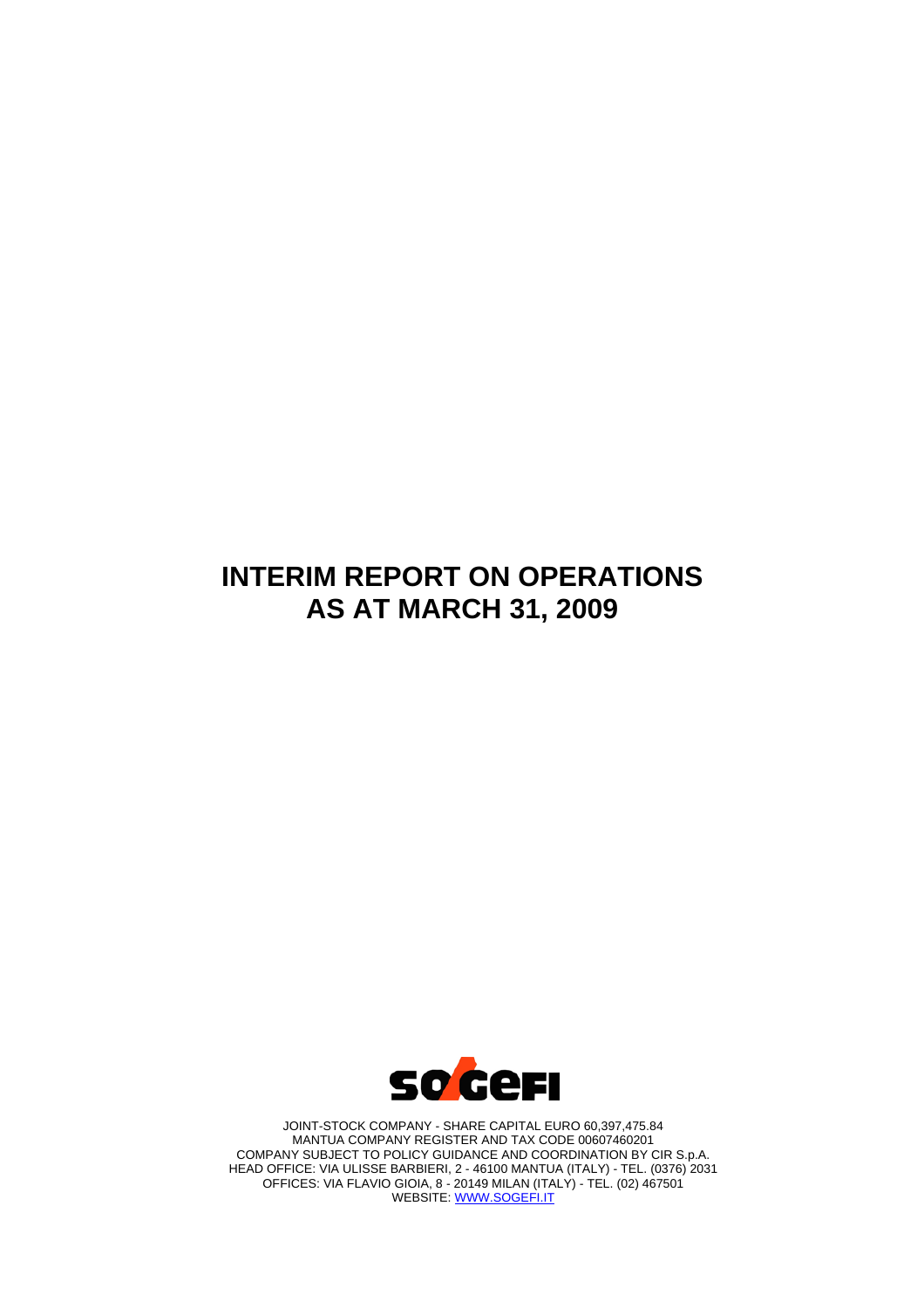# **REPORT OF THE BOARD OF DIRECTORS ON OPERATIONS AS AT MARCH 31, 2009**

In the first three months of 2009, the Group's operations and results significantly suffered from the further fall, with respect to the last few months of 2008, in the volumes produced by world manufacturers in order to reduce the considerable stock of unsold vehicles that still remains high.

The measures implemented by many governments to support the recovery of car demand had a positive impact only from the second half of February, when orders for economic and ecological vehicles rose. The mix of vehicles sold has therefore regarded the medium-low range in particular, which feature lower cost components, while without incentives, production in the industrial vehicles, commercial vehicles, agricultural and excavation machinery sectors fell by over 50%.

The considerable reduction in the *original equipment* sector in all markets in which the Group operates, did not lead to an improvement in sales in the *spares* segment, with the *independent aftermarket (IAM)* suffering from financial difficulties as regarding the distribution system, and the *original spares* market from a policy to reduce working capital adopted by vehicle manufacturers.

The Group's **consolidated revenues**, which were also negatively influenced by unfavourable exchange rates, amounted to  $\epsilon$  174.9 million in the first quarter, down 35.6% on the same period last year. The revenues of both Divisions have fallen: the Filtration Division achieved € 90.2 million (-32.2% on the previous year's figure of 133 million) and the Suspension Components Division recorded  $\epsilon$  84.9 million (-39% on the previous year's figure of 139.2 million). In Europe, sales fell by 37.5%, with revenues amounting to  $\epsilon$  138.2 million compared to 221.2 million in 2008, while in South America, the fall was less significant, recording €29.7 million against 41.1 million in the corresponding period of 2008 (-27.8%).

Within the Suspension Components Division, the *industrial vehicles* sector recorded a 44.4% drop in revenues, while business volumes in the *precision springs* segment fell by 45.6%.

The drop in revenues inevitably influenced the economic results for the period, despite extraordinary measures to curb all cost factors, adopted in late 2008, and the favourable trend in raw materials prices.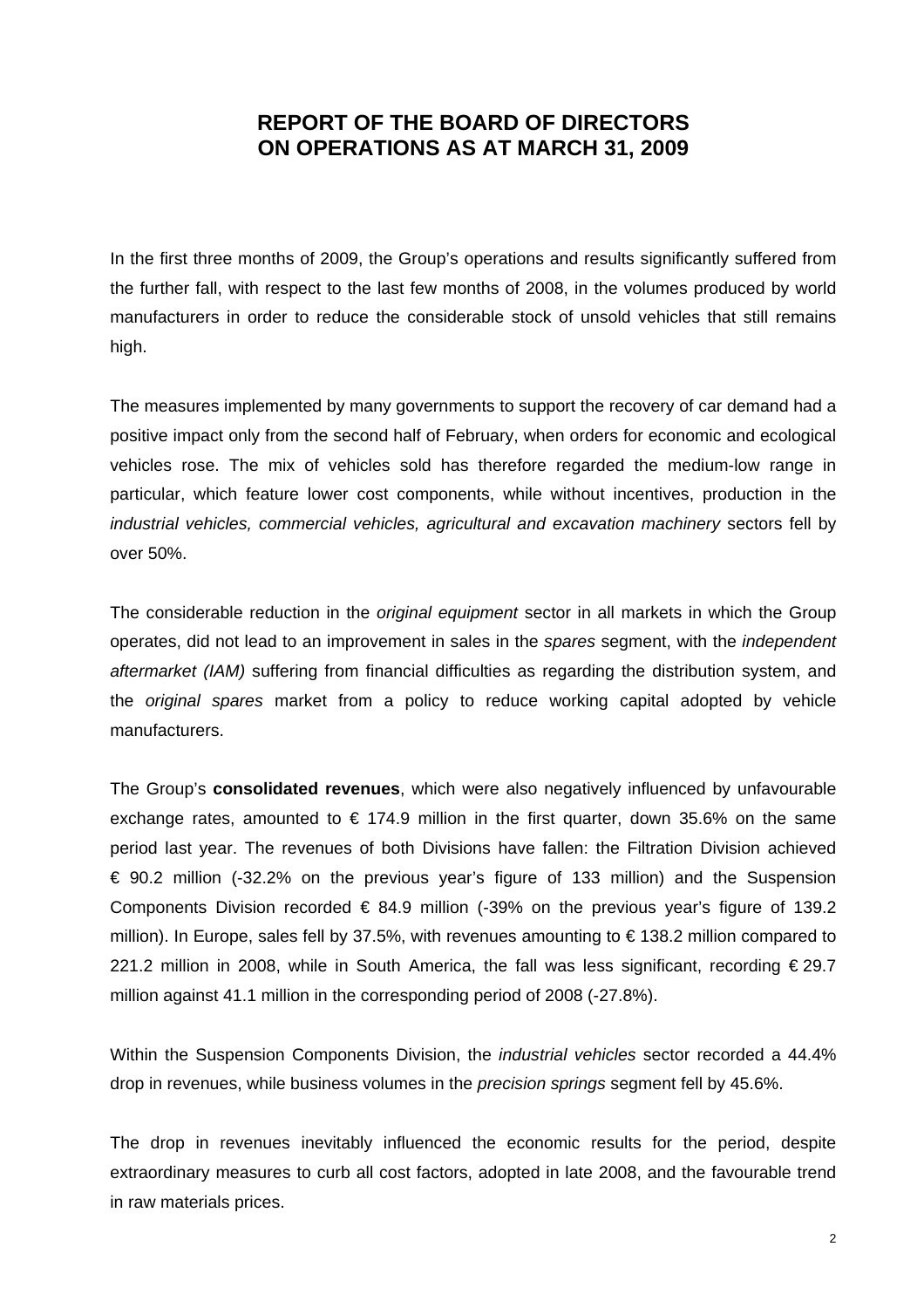In the period, the workforce (including temporary workers and excluding employees covered by flexible arrangements such as ordinary and extraordinary redundancy benefits in Italy, or similar arrangements in other countries) was drastically reduced using social cushions in all countries where possible. At the end of March, the workforce totalled 5,892, down 14.2% compared to the previous twelve month period (6,869) and down 0.6% compared to December 31, 2008 (5,925). Residual and advance holiday leave were also utilised.

Despite a reduction in fixed costs of  $\epsilon$  11.5 million (-17.1%) compared to the first quarter of 2008, **consolidated operating result**, which in 2008 had recorded a profit of € 23.5 million (8.6% of revenues), recorded a loss of 3.9 million (-2.2% of revenues).

**Consolidated EBITDA** fall to  $\epsilon$  2.2 million (1.3% of revenues) from the previous 29.1 million (10.7% of revenues), while **consolidated EBIT** recorded a loss of € 8.4 million (-4.8% of revenues), while it had recorded a profit of 17.9 million (6.6% of revenues) in the first quarter of 2008.

**Result before taxes and minority interests** recorded a loss of € 11.6 million, compared to a profit of 15.7 million in the first three months of the previous year.

A negative **consolidated net result** of € 8.8 million was recorded for the period (-5% of revenues), while a profit of 9 million (3.3% of revenues) had been recorded in the first quarter of 2008.

In the current climate of fast falling revenues, management has mainly focused its efforts on not letting the company's net financial position deteriorate with respect to that recorded at the end of 2008, through measures seeking to adjust working capital to the lower sales levels. At March 31, 2009, **net indebtedness** was € 260.9 million, substantially in line with the 257.2 million recorded at December 31, 2008 and 101.4 million at the end of March 2008, when the dividends had not yet been paid.

**Total consolidated shareholders' equity included minority interests** stands at € 173 million, while it had been 178.3 million at December 31, 2008 and 332.6 million at the end of the first quarter last year, before the distribution of the dividends.

**Consolidated shareholders' equity** at March 31, 2009 was € 155.5 million, compared to 160.9 million at December 31, 2008 and 316.2 million at March 31, 2008.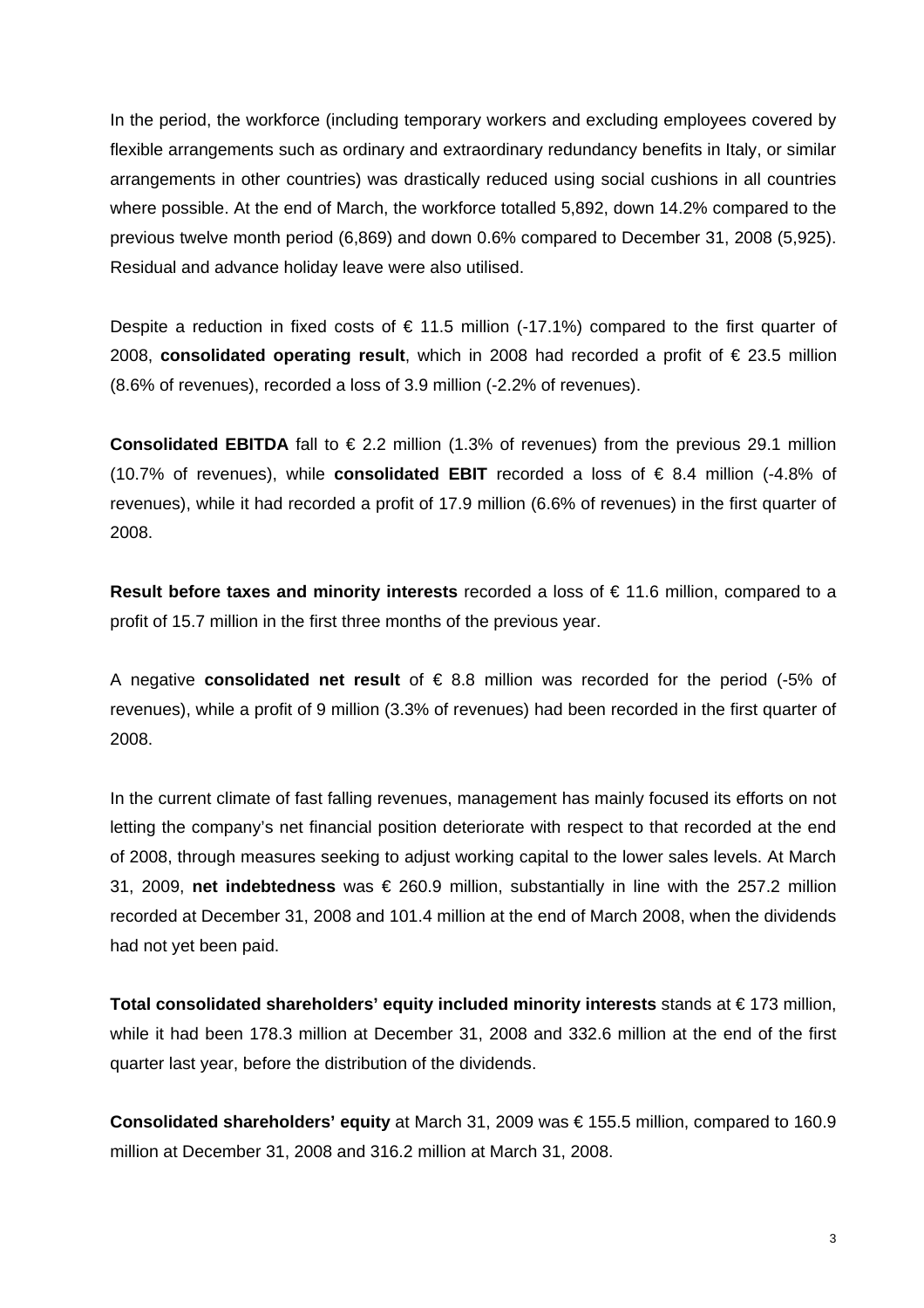#### **PERFORMANCE OF THE FILTRATION DIVISION**

As of January, the Division now includes the Indian subsidiaries MNR and EMW, which contributed revenues of  $\epsilon$  1.1 million for the quarter, in line with forecasts. Sales considerably dropped in all markets (-33.9% in Europe and -22.8% in Latin America), particularly in the first two months of the quarter.

After having benefitted from a reduction in structural costs of  $\epsilon$  6.7 million (-20.1%) with respect to the first three months of 2008, also following the closure of two production plants in 2008, the Division's **operating profit** was € 0.3 million (11.7 million in the first quarter of 2008).

**EBITDA** was € 2.3 million (13 million in 2008), while **EBIT** recorded a loss of € 1.8 million, while a profit of 8.5 million had been recorded in the first quarter of 2008.

At the end of March 2009, the Division had a workforce (as defined above) of 3,392, down 13.5% compared to 3,920 employees at March 31, 2008.

# **PERFORMANCE OF THE SUSPENSION COMPONENTS AND PRECISION SPRINGS DIVISION**

As the products of this Division are almost entirely dedicated to the *original equipment* segment, and as sales in the *industrial and excavation vehicles* have fallen drastically since January, in the period in question, the fall in the revenues was even more drastic than that recorded in the last quarter of the previous year.

In the presence of fall in revenues of 39%, the Divisions economic results were inevitably negative. The Division recorded a negative **consolidated operating result** of € 3.7 million, compared to a profit of 13 million in the same period of 2008; **consolidated EBITDA** was € 0.5 million (17.5 million in 2008) while **consolidated EBIT** recorded a loss of € 5.8 million compared to a profit of 11 million in the first quarter of 2008.

The Division recorded the above losses, despite having benefitted from a fall in the cost of steel and having reduced its structural costs by  $\epsilon$  4.5 million compared to the first quarter of 2008 (-14%), also through a 16.1% reduction of the workforce (as defined above). At March 31, 2009, the Division employed 2,449 people, with respect to 2,920 twelve months prior and 2,513 at the end of 2008.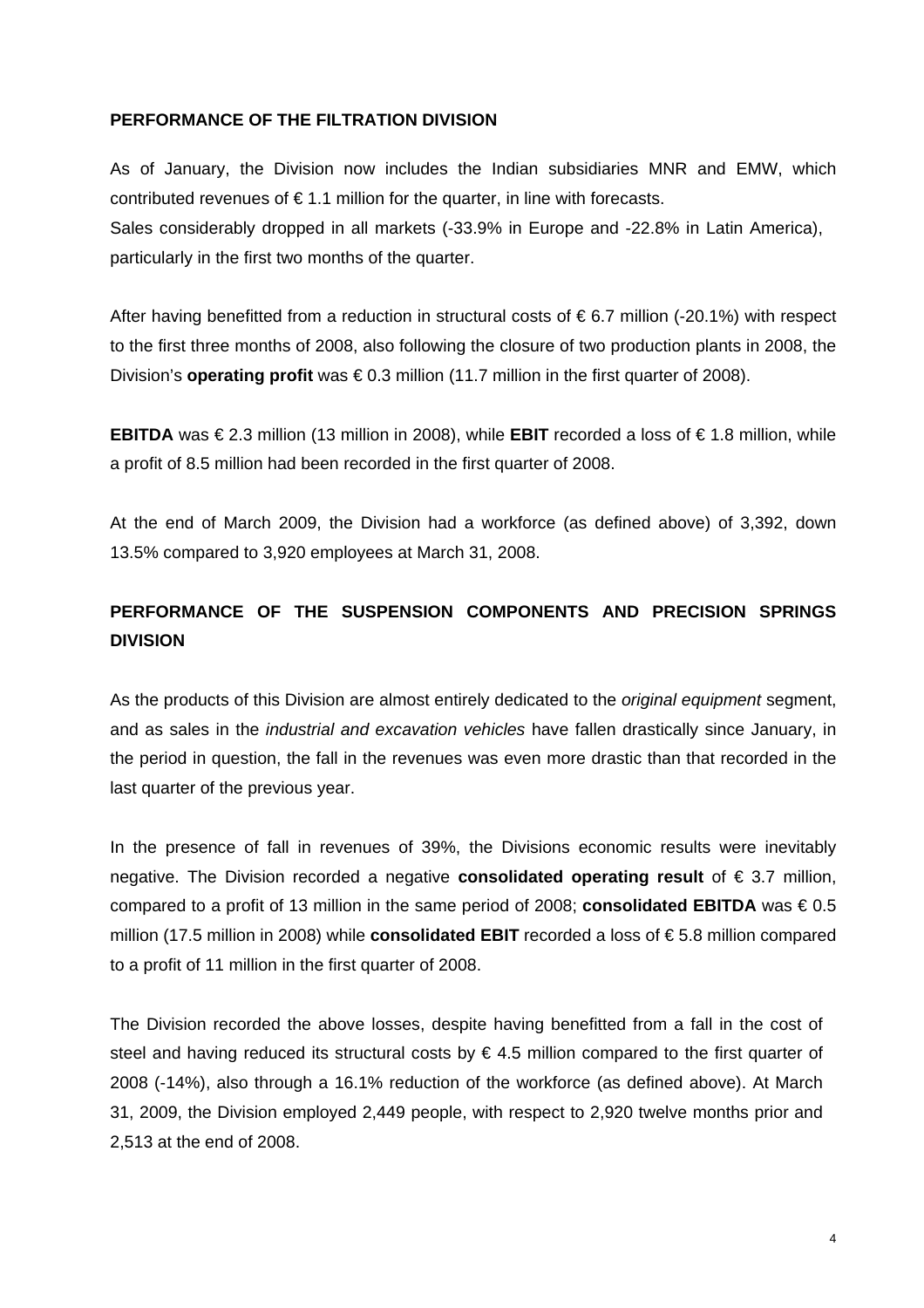### **PERFORMANCE OF THE HOLDING COMPANY SOGEFI S.p.A.**

The Holding company, SOGEFI s.p.a., recorded a loss of  $\epsilon$  2.8 million, compared to the 2 million recorded in the first quarter of 2008.

#### **OUTLOOK FOR OPERATIONS**

Even though an improvement in demand is expected in the coming months, due to the full impact of incentives to purchase a car on the market, the fall in revenues for 2009 as a whole will be considerable. Measures to widely reduce structural costs will therefore continue and the plan to reorganise production sites will be accelerated in order to adjust production to expected levels of sales. In particular, a production plant in France will be closed, and suspension components will no longer be made in the United States from the end of 2009 onwards. Lower revenues and the considerable extraordinary costs involved in the above will inevitably lead to a net negative result for the year as a whole.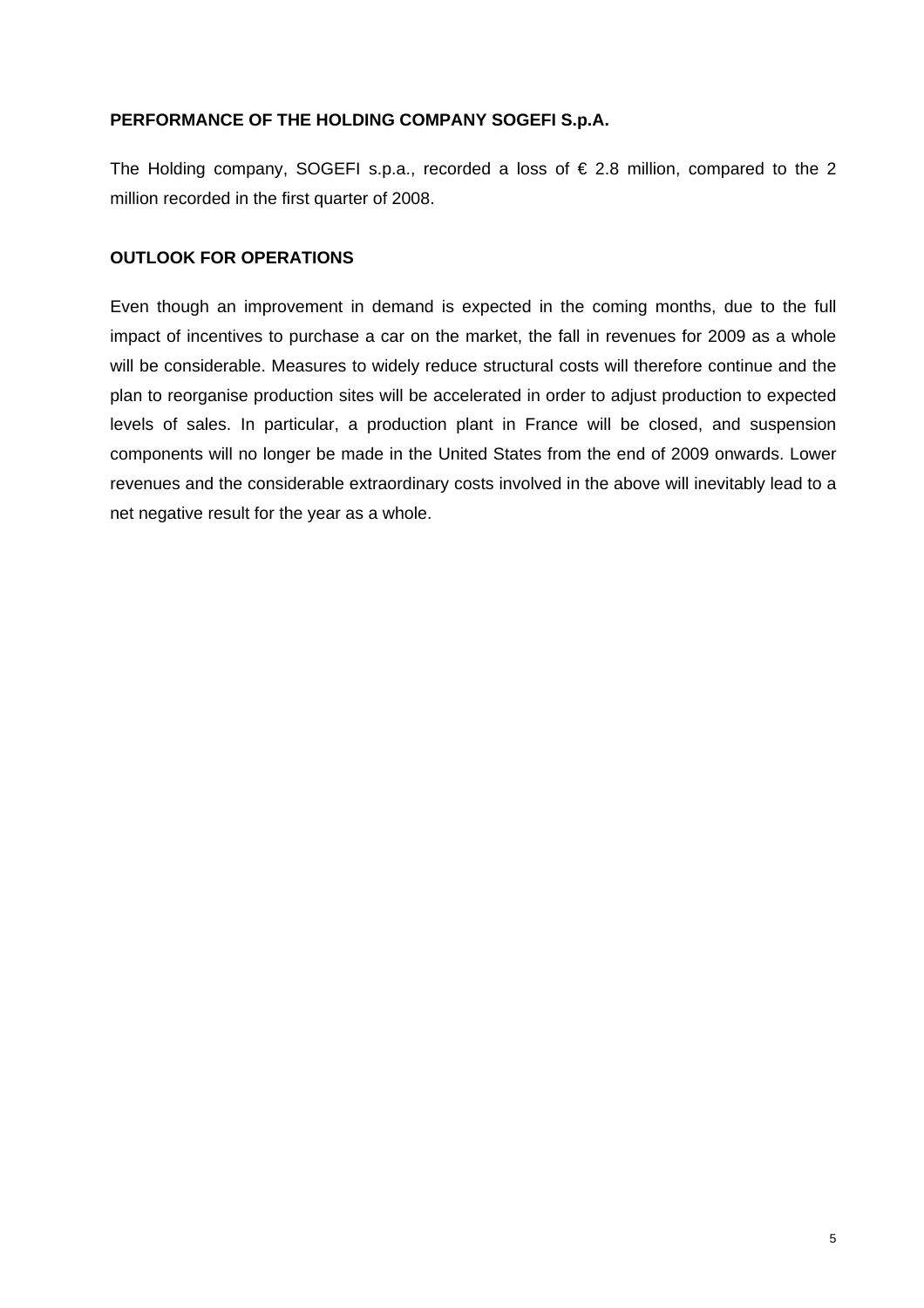# **CONSOLIDATED BALANCE SHEET**

(in millions of Euro)

| <b>ASSETS</b>                              | 03.31.2009 | 12.31.2008 |
|--------------------------------------------|------------|------------|
|                                            |            |            |
| <b>CURRENT ASSETS</b>                      |            |            |
| Cash and cash equivalents                  | 43.4       | 49.5       |
| Other financial assets                     | 0.7        | 0.8        |
| Working capital                            |            |            |
| Inventories                                | 102.5      | 114.5      |
| Trade receivables                          | 157.8      | 170.0      |
| Other receivables                          | 16.2       | 19.0       |
| Tax receivables                            | 12.6       | 14.9       |
| Other assets                               | 3.7        | 3.8        |
| <b>TOTAL WORKING CAPITAL</b>               | 292.8      | 322.2      |
| TOTAL CURRENT ASSETS                       | 336.9      | 372.5      |
| NON-CURRENT ASSETS                         |            |            |
| <b>Fixed assets</b>                        |            |            |
| Land                                       | 14.0       | 13.9       |
| Property, plant and equipment              | 217.7      | 218.0      |
| Other tangible fixed assets                | 4.4        | 4.6        |
| Of wich: leases                            | 11.7       | 11.8       |
| Intangible assets                          | 128.0      | 127.3      |
| TOTAL FIXED ASSETS                         | 364.1      | 363.8      |
| OTHER NON-CURRENT ASSETS                   |            |            |
| Equity investments in associated companies | 0.1        | 0.1        |
| Other financial assets available for sale  | 0.4        | 0.4        |
| Financial receivables                      |            |            |
| Other receivables                          | 10.0       | 8.8        |
| Deferred tax assets                        | 29.7       | 26.7       |
| TOTAL OTHER NON-CURRENT ASSETS             | 40.2       | 36.0       |
| TOTAL NON-CURRENT ASSETS                   | 404.3      | 399.8      |
|                                            |            |            |
| NON-CURRENT ASSETS HELD FOR SALE           | 0.7        | 0.7        |
|                                            |            |            |
| <b>TOTAL ASSETS</b>                        | 741.9      | 773.0      |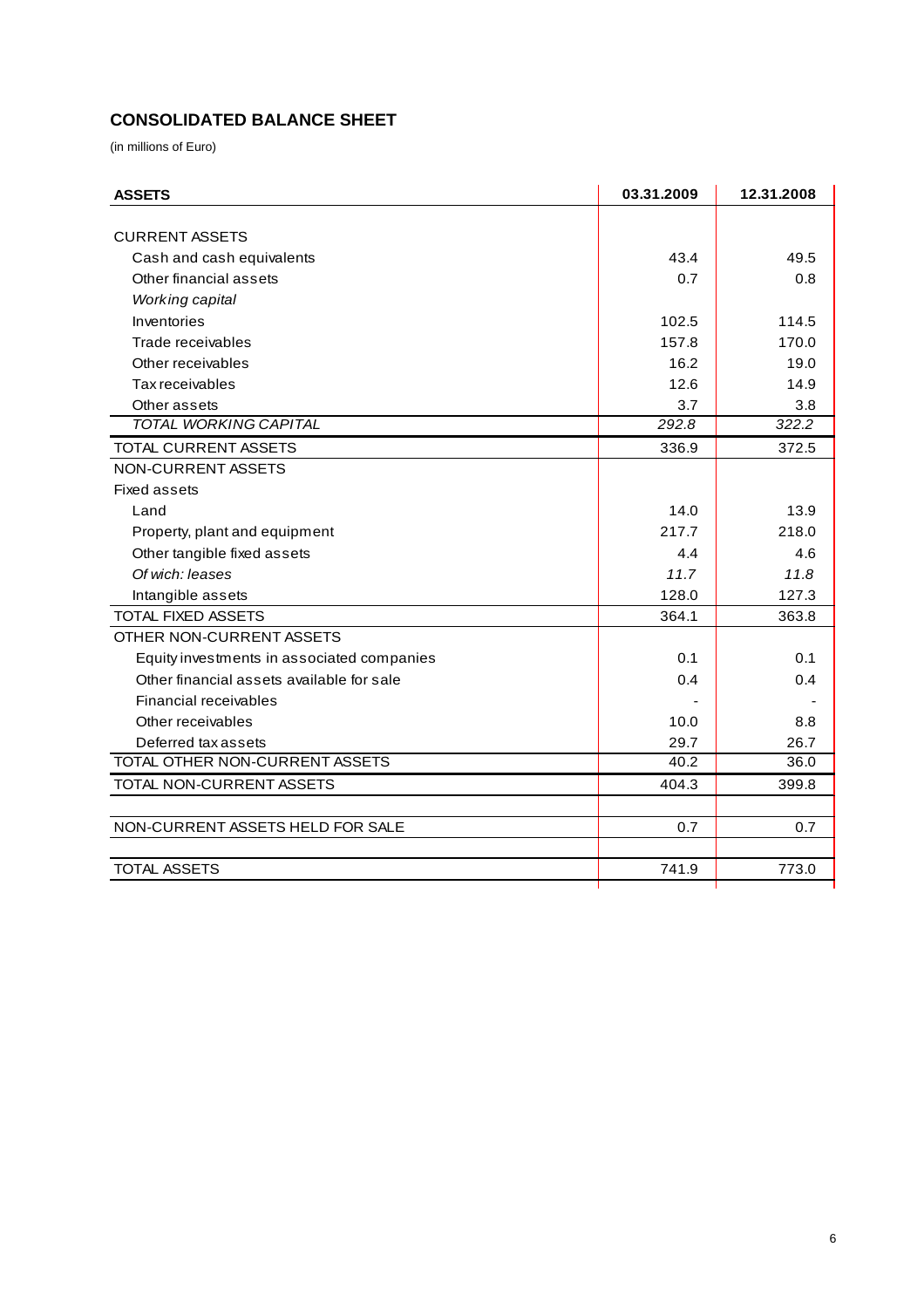| <b>LIABILITIES</b>                                                     | 03.31.2009 | 12.31.2008 |
|------------------------------------------------------------------------|------------|------------|
|                                                                        |            |            |
| <b>CURRENT LIABILITIES</b>                                             | 19.9       | 19.8       |
| Bank overdrafts and short-term loans                                   |            |            |
| Current portion of medium/long-term financial debts and<br>other loans | 40.3       | 35.7       |
|                                                                        |            |            |
| Of which: leases                                                       | 1.2        | 1.4        |
| TOTAL SHORT-TERM FINANCIAL DEBTS                                       | 60.2       | 55.5       |
| Other short-term liabilities for derivative financial instruments      |            | 0.5        |
| TOTAL SHORT-TERM FINANCIAL DEBTS AND                                   |            |            |
| DERIVATIVE FINANCIAL INSTRUMENTS                                       | 60.2       | 56.0       |
| Trade and other payables                                               | 180.8      | 204.1      |
| Tax payables                                                           | 3.4        | 4.2        |
| Other current liabilities                                              | 2.4        | 1.7        |
| TOTAL CURRENT LIABILITIES                                              | 246.8      | 266.0      |
| NON-CURRENT LIABILITIES                                                |            |            |
| MEDIUM/LONG TERM FINANCIAL DEBTS AND                                   |            |            |
| DERIVATIVE FINANCIAL INSTRUMENTS                                       |            |            |
| Financial debts to bank                                                | 232.1      | 238.6      |
| Other medium/long-term financial debts                                 | 10.4       | 10.7       |
| Of which: leases                                                       | 7.1        | 7.2        |
| TOTAL MEDIUM/LONG-TERM FINANCIAL DEBTS                                 | 242.5      | 249.3      |
| Other medium/long term financial liabilities for derivative financial  |            |            |
| instruments                                                            | 2.3        | 2.3        |
| TOTAL MEDIUM/LONG-TERM FINANCIAL DEBTS AND DERIVATIVE                  |            |            |
| FINANCIAL INSTRUMENTS                                                  | 244.8      | 251.6      |
| OTHER LONG-TERM LIABILITIES                                            |            |            |
| Long-term provisions                                                   | 48.4       | 48.9       |
| Other payables                                                         | 0.4        | 0.4        |
| Deferred tax liabilities                                               | 28.5       | 27.8       |
| TOTAL OTHER LONG-TERM LIABILITIES                                      | 77.3       | 77.1       |
| TOTAL NON-CURRENT LIABILITIES                                          | 322.1      | 328.7      |
| SHAREHOLDERS' EQUITY                                                   |            |            |
| Share capital                                                          | 60.4       | 60.4       |
| Reserves and retained earnings (accumulated losses)                    | 103.9      | 72.0       |
| Group net profit (loss)                                                | (8.8)      | 28.5       |
| TOTAL SHAREHOLDERS' EQUITY ATTRIBUTABLE TO THE HOLDING                 |            |            |
| <b>COMPANY</b>                                                         | 155.5      | 160.9      |
| Minority interests                                                     | 17.5       | 17.4       |
| TOTAL SHAREHOLDERS' EQUITY                                             | 173.0      | 178.3      |
| TOTAL LIABILITIES AND EQUITY                                           | 741.9      | 773.0      |
|                                                                        |            |            |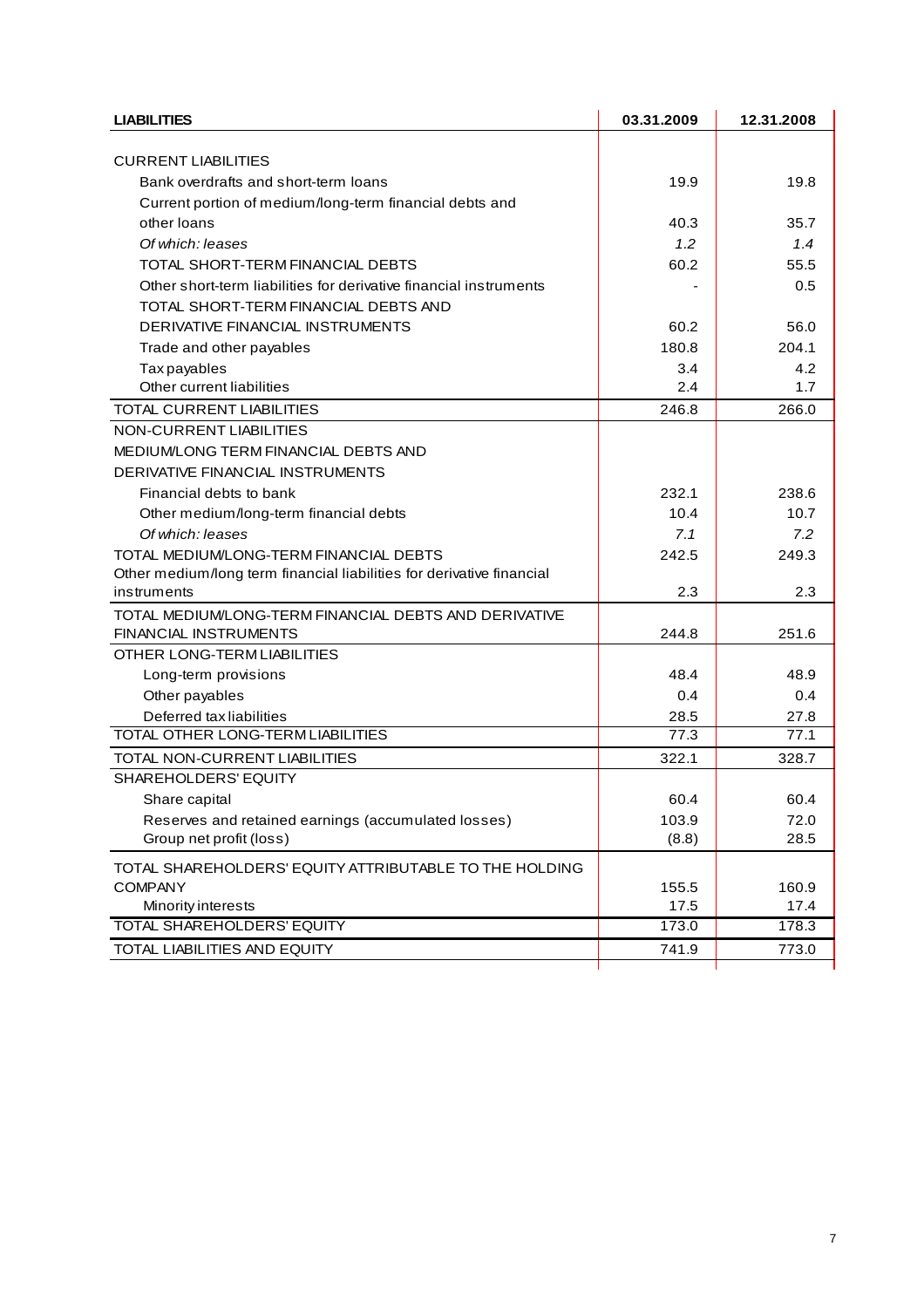## **CONSOLIDATED INCOME STATEMENT FROM 1.1.2009 TO 03.31.2009**

(in millions of Euro)

|                                        | <b>Period</b>        |       | <b>Period</b>        |       |           |         |
|----------------------------------------|----------------------|-------|----------------------|-------|-----------|---------|
|                                        | $01.01 - 03.31.2009$ |       | $01.01 - 03.31.2008$ |       | Variation |         |
|                                        | Amount               | %     | Amount               | %     | Amount    | %       |
| Sales revenues                         | 174.9                | 100.0 | 271.7                | 100.0 | (96.8)    | (35.6)  |
| Variable cost of sales                 | 123.1                | 70.4  | 181.0                | 66.6  | (57.9)    | (32.0)  |
| <b>CONTRIBUTION MARGIN</b>             | 51.8                 | 29.6  | 90.7                 | 33.4  | (38.9)    | (42.9)  |
| Manufacturing and R&D overheads        | 22.6                 | 12.9  | 29.6                 | 10.9  | (7.0)     | (23.7)  |
| Depreciation and amortization          | 10.6                 | 6.1   | 11.2                 | 4.1   | (0.6)     | (5.0)   |
| Distribution and sales fixed expenses  | 7.7                  | 4.4   | 9.4                  | 3.5   | (1.7)     | (18.2)  |
| Administrative and general expenses    | 14.8                 | 8.4   | 17.0                 | 6.3   | (2.2)     | (13.0)  |
| <b>OPERATING RESULT</b>                | (3.9)                | (2.2) | 23.5                 | 8.6   | (27.4)    | (116.8) |
| Restructuring costs                    | 1.3                  | 0.7   | 1.1                  | 0.4   | 0.2       | 24.2    |
| Losses (gains) on disposal             | ÷,                   |       | (0.1)                | ÷,    | 0.1       | 110.1   |
| Exchange losses (gains)                | 0.4                  | 0.2   | 1.1                  | 0.4   | (0.7)     | (63.4)  |
| Other non-operating expenses (income)  | 2.8                  | 1.7   | 3.5                  | 1.2   | (0.7)     | (22.4)  |
| <b>EBIT</b>                            | (8.4)                | (4.8) | 17.9                 | 6.6   | (26.3)    | (146.6) |
| Financial expenses (income), net       | 3.2                  | 1.8   | 2.2                  | 0.8   | 1.0       | 43.9    |
| Losses (gains) from equity investments | $\blacksquare$       |       |                      |       |           |         |
| RESULT BEFORE TAXES AND MINORITY       |                      |       |                      |       |           |         |
| <b>INTERESTS</b>                       | (11.6)               | (6.6) | 15.7                 | 5.8   | (27.3)    | (173.5) |
| Income taxes                           | (2.9)                | (1.6) | 6.0                  | 2.2   | (8.9)     | (146.8) |
| NET RESULT BEFORE MINORITY             |                      |       |                      |       |           |         |
| <b>INTERESTS</b>                       | (8.7)                | (5.0) | 9.7                  | 3.6   | (18.4)    | (190.3) |
| Loss (income) attributable to minority |                      |       |                      |       |           |         |
| interests                              | (0.1)                |       | (0.7)                | (0.3) | 0.6       | 90.6    |
| <b>GROUP NET RESULT</b>                | (8.8)                | (5.0) | 9.0                  | 3.3   | (17.8)    | (198.0) |

# **NET FINANCIAL POSITION**

(in millions of Euro)

|                                                                            | 03.31.2009 | 12.31.2008 | 03.31.2008 |
|----------------------------------------------------------------------------|------------|------------|------------|
| A. Cash                                                                    | 43.4       | 49.5       | 61.3       |
| B. Other cash at bank and on hand                                          |            |            |            |
| C. Financial instruments held for trading                                  |            |            | 0.1        |
| D. Liquid funds $(A) + (B) + (C)$                                          | 43.4       | 49.5       | 61.4       |
| E. Current financial receivables                                           | 0.7        | 0.8        | 0.8        |
| F. Current payables to banks                                               | (19.9)     | (19.8)     | (20.7)     |
| G. Current portion of non-current indebtedness                             | (40.3)     | (35.7)     | (13.5)     |
| H. Other current financial debts                                           |            | (0.5)      | (0.5)      |
| I. Current financial indebtedness $(F) + (G) + (H)$                        | (60.2)     | (56.0)     | (34.7)     |
| J. Current financial indebtedness, net $(l) + (E) + (D)$                   | (16.1)     | (5.7)      | 27.5       |
| K. Non-current payables to banks                                           | (232.1)    | (238.6)    | (117.0)    |
| L. Bonds issued                                                            |            |            |            |
| M. Other non-current financial debts                                       | (12.7)     | (12.9)     | (11.9)     |
| N. Non-current financial indebtedness $(K) + (L) + (M)$                    | (244.8)    | (251.5)    | (128.9)    |
| O. Net indebtedness $(J) + (N)$                                            | (260.9)    | (257.2)    | (101.4)    |
| Non-current financial receivables                                          |            |            |            |
| Financial indebtedness, net including non-current<br>financial receivables | (260.9)    | (257.2)    | (101.4)    |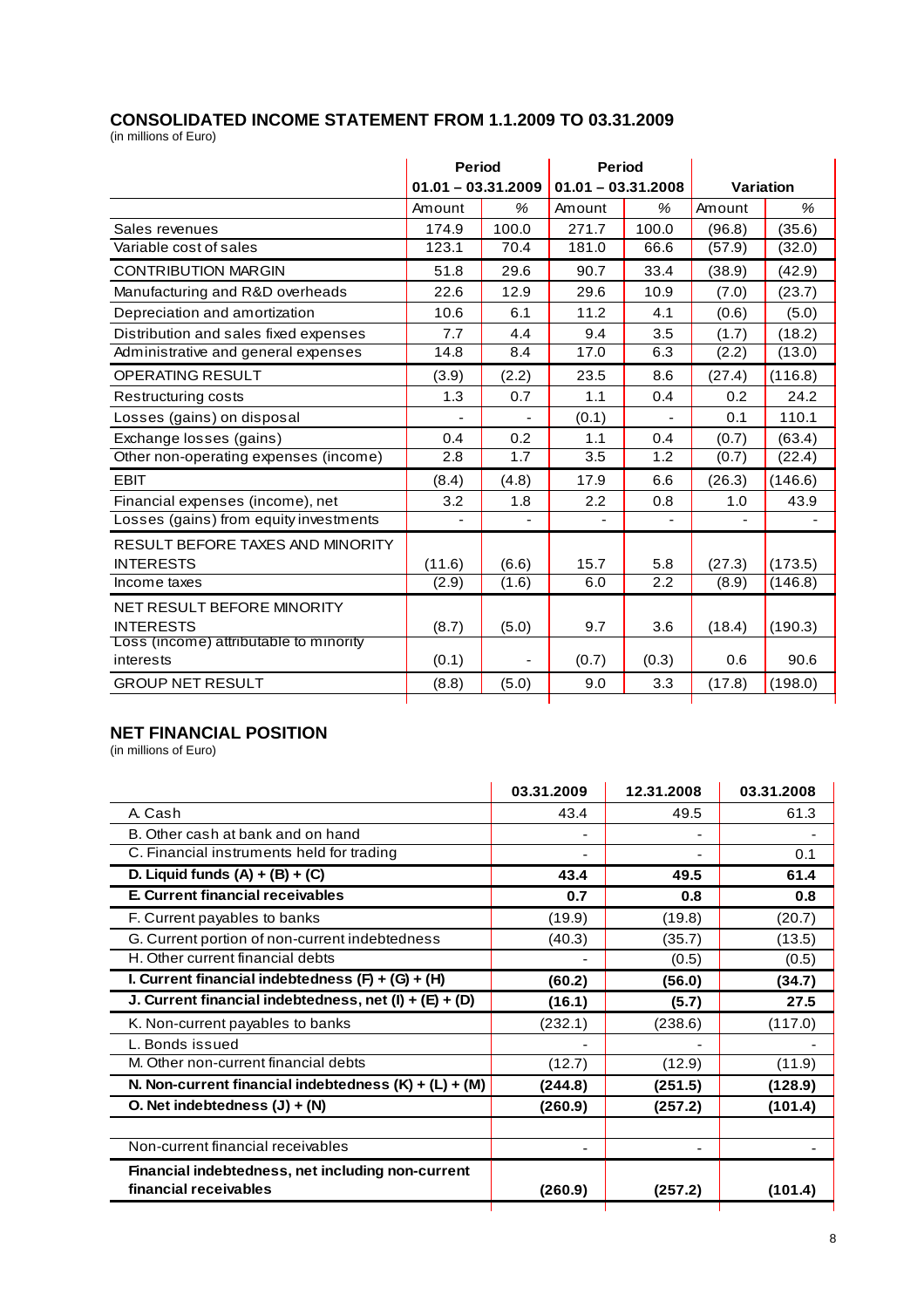## **CONTENT AND FORMAT OF THE CONSOLIDATED FINANCIAL STATEMENTS**

### **1. INTRODUCTION**

The interim consolidated report on operations as at March 31, 2009, which has not been externally audited, has been prepared in compliance with International Accounting Standards (IAS/IFRS) and to this end, the financial statements of consolidated investee companies have been appropriately reclassified and adjusted.

The interim report on operations has been drawn up in accordance with the provisions of art. 154 ter, paragraph 5 of Legislative Decree no. 58 of 02/24/98 (Consolidated Law on Finance) and subsequent amendments. Therefore, the provisions of the international accounting standard regarding infra-annual financial information (IAS 34 "Interim financial statements") have not been adopted.

### **2. CONSOLIDATION PRINCIPLES**

Consolidation is performed on a line-by-line basis. The criteria adopted for the application of this method have not changed with respect to those used at December 31, 2008.

#### **3. ACCOUNTING PRINCIPLES**

The accounting principles applied in the preparation of the financial statements at March 31, are the same as those applied to the financial statements at December 31, 2008.

#### **COMMENTS ON THE FINANCIAL STATEMENTS**

Changes in Group shareholders' equity and total shareholders' equity over the first quarter 2009 is as follows:

| (in millions of Euro)                     | <b>Consolidated</b><br>shareholders'<br>equity - Group | <b>Capital and</b><br>reserves<br>pertaining to<br>minority interests | <b>Total Group</b><br>and minority<br>shareholders'<br>equity |
|-------------------------------------------|--------------------------------------------------------|-----------------------------------------------------------------------|---------------------------------------------------------------|
| Balance at December 31, 2008              | 160.9                                                  | 17.4                                                                  | 178.3                                                         |
| Paid share capital increase               | $\,$                                                   | -                                                                     |                                                               |
| <b>Dividends</b>                          | $\,$                                                   | -                                                                     |                                                               |
| Exchange differences and other variations | 3.4                                                    |                                                                       | 3.4                                                           |
| Net result for the period                 | (8.8)                                                  | 0.1                                                                   | (8.7)                                                         |
| Balance at March 31, 2009                 | 155.5                                                  | 17.5                                                                  | 173.0                                                         |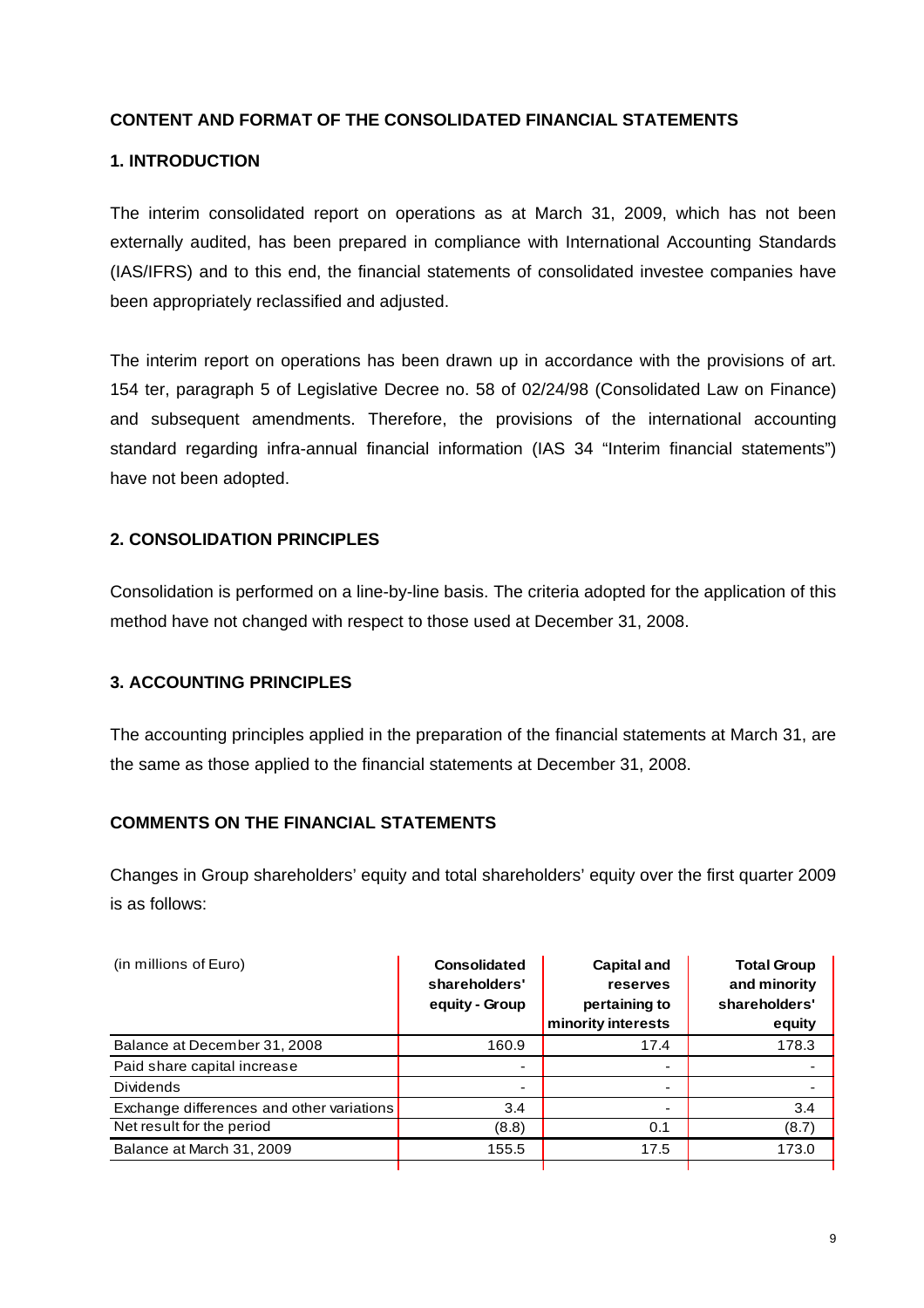Revenues from sales amounted to  $\epsilon$  174.9 million compared to 271.7 million in the previous period of 2008.

The breakdown of revenues by business area is as follows:

| (in millions of Euro)               | <b>Period</b><br>$01.01 - 03.31.2009$ |       | <b>Period</b><br>$01.01 - 03.31.2008$ |       | Variation |        |
|-------------------------------------|---------------------------------------|-------|---------------------------------------|-------|-----------|--------|
|                                     | Amount                                | %     | Amount                                | %     | Amount    | %      |
| <b>Filters</b>                      | 90.2                                  | 51.6  | 133.0                                 | 48.9  | (42.8)    | (32.2) |
| Suspension components and precision |                                       |       |                                       |       |           |        |
| springs                             | 84.9                                  | 48.6  | 139.2                                 | 51.2  | (54.3)    | (39.0) |
| Intercompany eliminations           | (0.2)                                 | (0.2) | (0.5)                                 | (0.1) | 0.3       | 52.3   |
| <b>TOTAL</b>                        | 174.9                                 | 100.0 | 271.7                                 | 100.0 | (96.8)    | (35.6) |
|                                     |                                       |       |                                       |       |           |        |

The breakdown of revenues by geographic area is shown in the table below:

| (in millions of Euro)    | <b>Period</b>        |       | <b>Period</b>        |       |                  |        |
|--------------------------|----------------------|-------|----------------------|-------|------------------|--------|
|                          | $01.01 - 03.31.2009$ |       | $01.01 - 03.31.2008$ |       | <b>Variation</b> |        |
|                          | Amount               | %     | Amount               | %     | Amount           | %      |
| France                   | 41.8                 | 23.9  | 59.7                 | 22.0  | (17.9)           | (30.0) |
| Germany                  | 25.1                 | 14.4  | 40.3                 | 14.8  | (15.2)           | (37.7) |
| Italy                    | 16.5                 | 9.4   | 24.0                 | 8.8   | (7.5)            | (31.3) |
| <b>Great Britain</b>     | 15.9                 | 9.1   | 30.7                 | 11.3  | (14.8)           | (48.2) |
| Spain                    | 9.1                  | 5.2   | 19.0                 | 7.0   | (9.9)            | (52.1) |
| Benelux                  | 10.1                 | 5.8   | 17.8                 | 6.6   | (7.7)            | (43.0) |
| Other European countries | 19.7                 | 11.2  | 29.7                 | 10.9  | (10.0)           | (33.8) |
| Mercosur                 | 29.7                 | 17.0  | 41.1                 | 15.1  | (11.4)           | (27.8) |
| <b>United States</b>     | 4.0                  | 2.3   | 4.8                  | 1.8   | (0.8)            | (17.5) |
| China                    | 1.1                  | 0.6   | 1.4                  | 0.5   | (0.3)            | (20.5) |
| Rest of the World        | 1.9                  | 1.1   | 3.2                  | 1.2   | (1.3)            | (39.4) |
| <b>TOTAL</b>             | 174.9                | 100.0 | 271.7                | 100.0 | (96.8)           | (35.6) |

At March 31, 2009, the Group's workforce was 6,003, compared to 6,100 at December 31, 2008 and 6,319 at March 31, 2008, broken down as follows:

|                     | 03.31.2009 | 12.31.2008 | 03.31.2008 |
|---------------------|------------|------------|------------|
| Managers            | 86         | 87         | 89         |
| Clerical staff      | 1.422      | 1.434      | 1,383      |
| Blue collar workers | 4.495      | 4.579      | 4.847      |
| TOTAL               | 6,003      | 6,100      | 6,319      |
|                     |            |            |            |